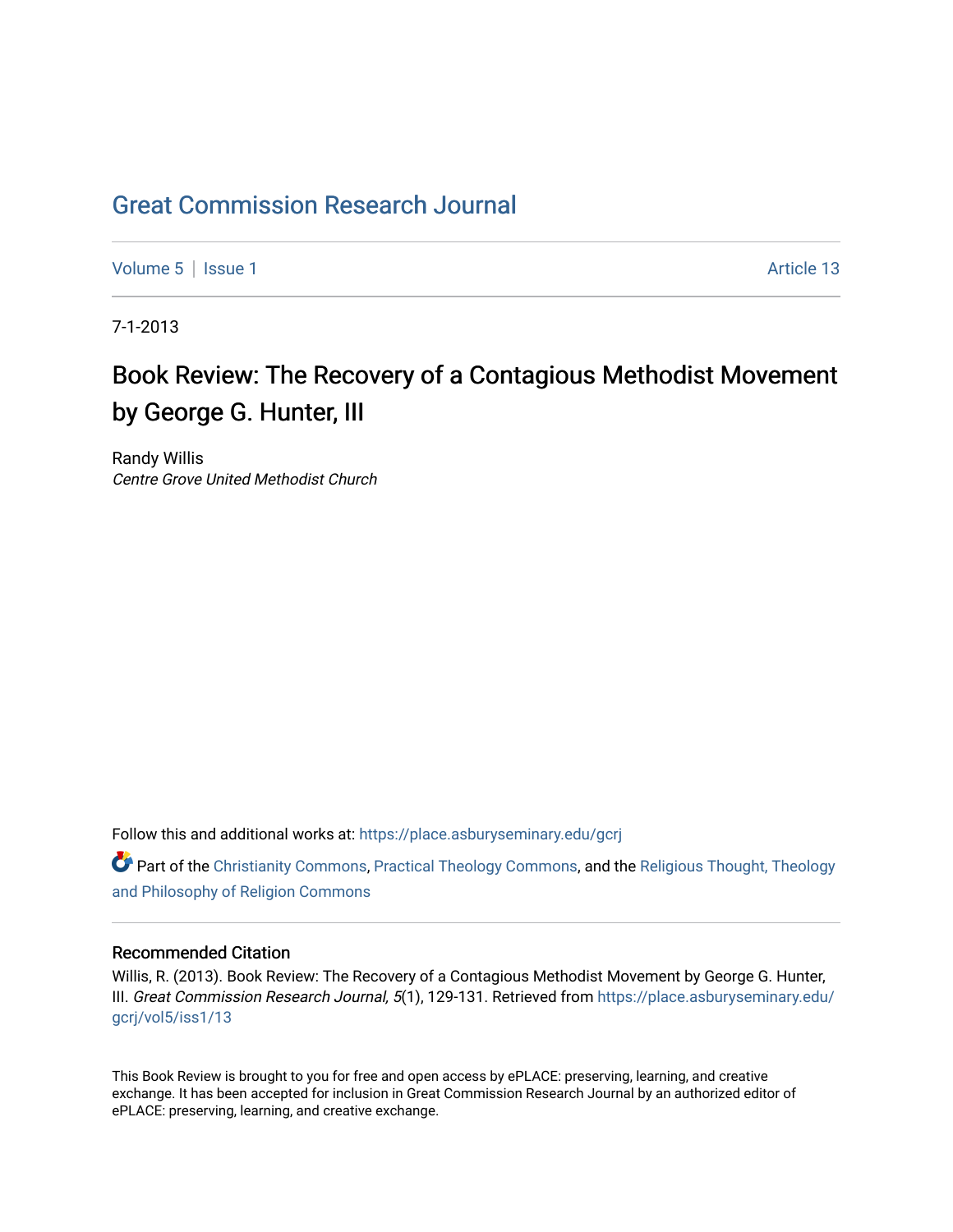Hunter, III., George G. The Recovery of a Contagious Methodist Movement. Nashville, TN: Abingdon Press, 2012. 80 pp. \$11.99.

Reviewed by Randy Willis. Willis is pastor of Centre Grove United Methodist Church in Clearfield Pennsylvania. He has a D.Min. (2008) with an emphasis in leadership from Asbury Theological Seminary.

One of the highlights for me in the Doctor of Ministry program at Asbury Theological Seminary was taking a course by Dr. George Hunter. I have read some of his books and value what he has to say to the church.

Hunter's most recent book is The Recovery of a Contagious Methodist Movement. The premise of the book is that Methodism, which was "once a great contagious movement in North America," now is a "mess" (xii). While Methodism "started out as a missional alternative to establishment Christianity," Hunter contends it "has now become the establishment Christianity that it once critiqued" (6). Hunter holds hope that the future of Methodism can be even greater than its past, but to experience a brighter future, Methodists need to make the right choices moving forward.

Methodism began in England under the leadership of John Wesley. According to Hunter, there were 140,000 British Methodists by the time of Wesley's death in 1791. In America, Methodism grew from 1,200 in 1784 to 214,000 in 1816, a span of only thirty-two years. This growth continued for a long time. In one twenty-five year period, 1880–1905, "American Methodism averaged planting over seven hundred new churches per year" (27). This missional fervor carried over into foreign missions as well. Hunter reports, "As late as the 1920s, the world mission of American Methodism was deploying twenty-five hundred foreign missionaries" (27). Following in the spirit of John Wesley, early Methodists viewed the world as its parish and took the gospel wherever people lived.

Methodism began as a missional movement, but it has lost its way. Hunter argues that Methodism has become an institution. Once viewing the world as its parish, institutional Methodism is more likely to "regard our parishes as our world" (62).

Hunter points to the time of the merger of The Methodist Church and The Evangelical United Brethren in 1968 as a key turning point in the demise of the denomination. Hunter, who served as a staff member of the Board of Evangelism and later the Board of Discipleship, reports firsthand on the efforts to become a "New Church" (9). As a result of this intentional transition, "[O]ur church would

**129**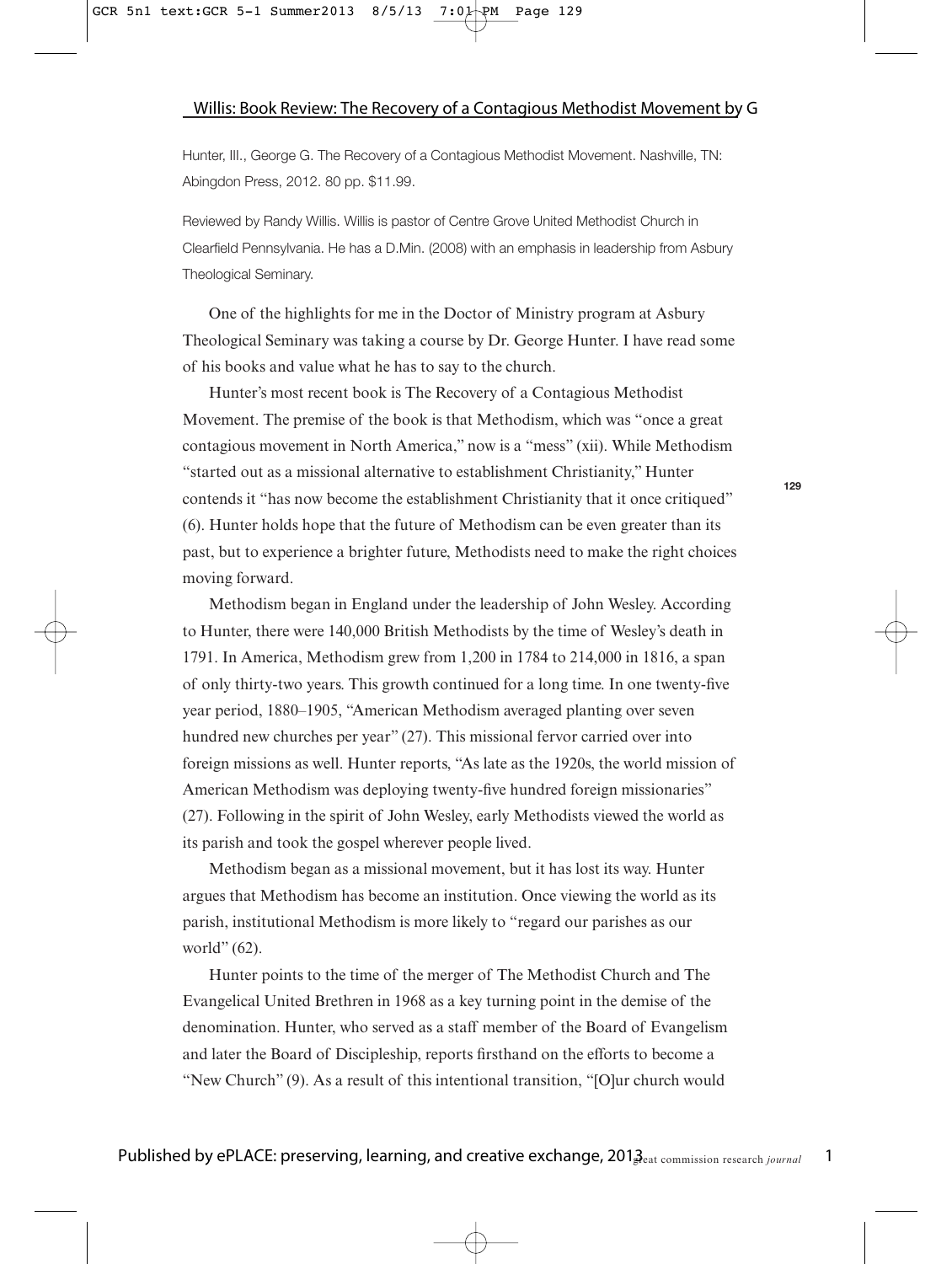Great Commission Research Journal, Vol. 5, Iss. 1 [2013], Art. 13<br>become much less Methodist and much more mainline" (9). Hunter believes that if Methodists recover their Methodist identity, the future of Methodism can be even greater than its past.

Hunter believes the way forward must begin with a recovery of Wesleyan theology. While not suggesting that Wesley is "our ultimate authority" (4), Wesley does have much to teach us about apostolic vision. Wesley believed in the "supreme importance of the Scriptures" (7). Hunter reminds readers that Wesley's "magnificent obsession was simply to recover the gospel, the theology, the vision, the mission, and the contagion of early Apostolic Christianity" (4). Hunter concludes, "It is hard to imagine any way that American Methodism will ever recover its mojo without recovering John Wesley's theological vision"  $(8)$ .

In looking for a way forward, Hunter critiques three current approaches to transforming churches: Natural Church Development by Christian Schwartz, Beyond the Ordinary: Ten Strengths of U.S. Congregations (a Presbyterian study), and the Call to Action by the Council of Bishops of The United Methodist Church. After reviewing these approaches, which Hunter believes are inadequate, Hunter highlights three key strategies to recover a contagious Methodist movement.

First, Hunter suggests the need to embrace lay ministries. Hunter argues, "[E]arly Methodism . . . was essentially a lay movement. In Methodist Societies, most of the ministry that mattered was entrusted to laity" (12). Over time, ministry has transitioned from the activity of the laity to the activity of the clergy. Hunter states, "In the last two centuries, we have experienced no greater shift than in our assumption about who does most of the ministry" (13). Recovery of a Methodist identity will require an emphasis on lay ministry.

In his discussion of small groups, Hunter relays conversations he once had with Korean pastors during a visit to South Korea. One pastor, who recognized little of Classical Methodism in American Methodism, asked, "Can there be real Methodism without class meetings?" (15) Another pastor revealed, "If our people were not shepherding each other in their class meetings, the pastors would have to shepherd everyone" (15). Korean Methodists have successfully used small groups as a primary strategy.

Hunter states that early Methodists viewed small groups as a way for people to gather with others who "wanted to live a new life," "to engage in ministry with one another," and to welcome "pre-Christian people who also wanted to live a new life" (16). Recovery of a Methodist identity will require a return to an emphasis on small groups.

**130**

2